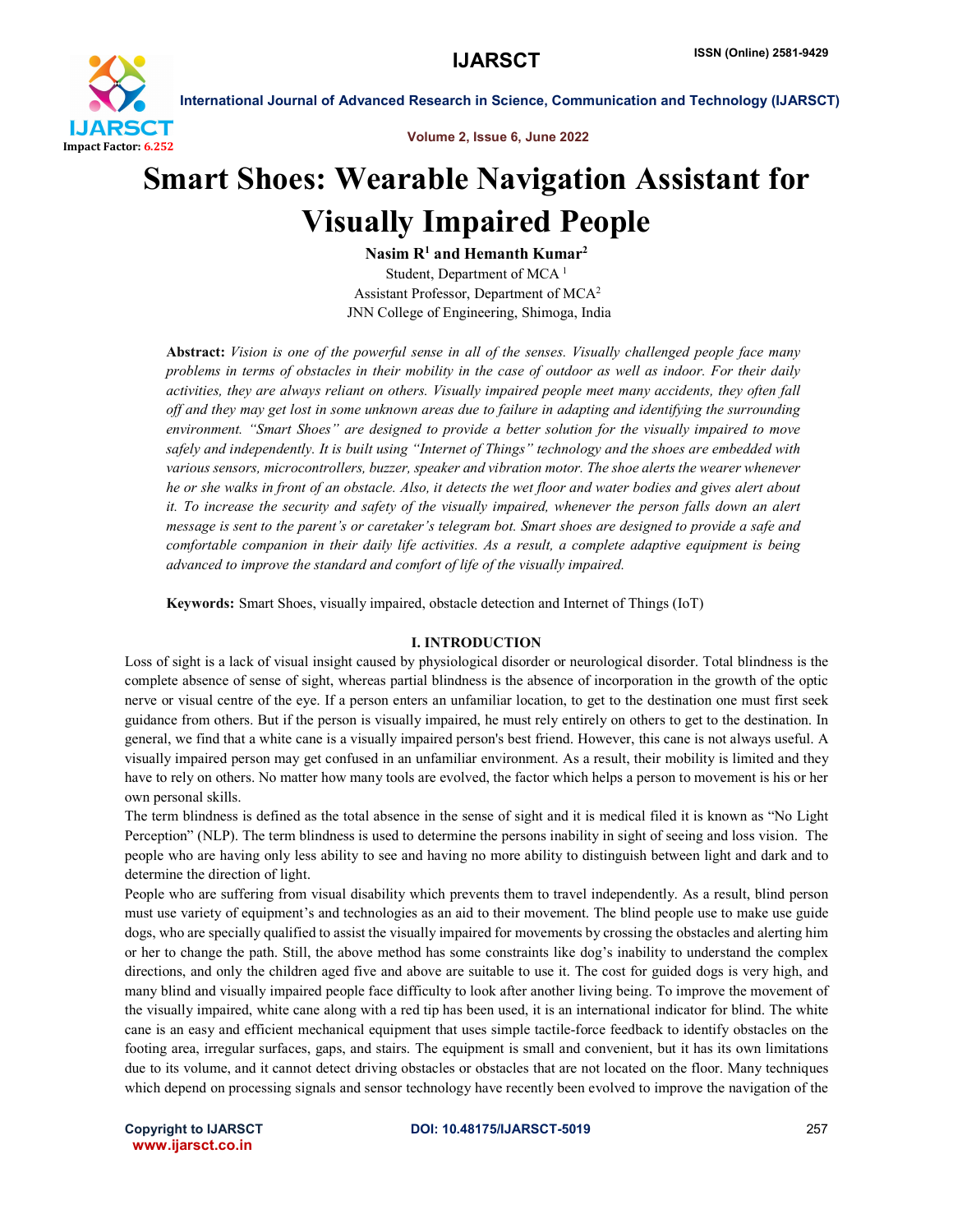

### Volume 2, Issue 6, June 2022

visually impaired. These devices, known as electronic travel aids (ETA), allow the visually impaired to navigate independently in the surrounding without caring about the changes in the environment.

However, all existing system have their own limitation like the distance and the area they cover, speed and accuracy of the devices. To address the limitations which are mentioned above, this prototype provides a simple, reliant, and comfortable navigational assistant for the visually impaired. Shoes are the most common thing that men or women wear, having wearable technology built into them makes the visually impaired person to achieve his/her task easier. The work is unique because it employs a vision system of ultrasonic sensors and IR sensor which combines the signals to identify the obstacles. Along with that, the user need not to carry a white cane or any other tool along with them. The system detects the obstacles and provide safety while walking. It is ideal for real-time applications. The work is unique in this it incorporates multiple functions into a single system, including detection of obstacles, wet floors, fall detection and also sends the notification to the parents/ caretaker in the event of a fall.

# II. RELATED WORK

*Jitendra Singh et al.* [1] (2017) present a shoe that includes an ultrasonic sensor, a microcontroller, and a wireless headphone. The goal is to create an electronic kit that will assist blind people in navigating an obstacle-free path. If an obstacle is encountered, an indication will be relayed by a single ultrasonic sensor placed inside the shoe. This unit would process the instructions via the microcontroller and generate a sound in wireless headphones. A 9V dc battery is also installed in the shoe which provides power to the circuit.

The integration of various working modules such as obstacle detection, pedometer, electricity generation, health tracking and fall detection into a single system is done by *Rutuja Anil Shinde et al.* [2] (2019). Smart shoes incorporate the concept of gait analysis. The proposed system's smartness includes features such as generating electricity while movement, detecting obstacles, pedometer and tracking the user's location. The Arduino Uno micro controlling board is used to control all the connected components.

The blind shoe based on ultrasonic sensor with a "Light Dependent Resistor" (LDR) has been proposed in the paper by *Shyamal Mandal and Adarsh B. Chandra* [3] (2020). An ultrasonic sensor is used to assist in detection of obstacles on the path and alerting the blind person about the presence of an obstacle near him. The LDRs are added to inform the person, weather he is in dark area and the one will be notified of the danger.

The proposed system consists of combination of three ultrasonic sensor systems and an infrared sensor (IR) to detect an obstacle using an Arduino microcontroller. The proposed idea uses IR sensing technology to determine a location's depth. In addition to this, piezoelectric sensors as self-power generating tool, where the pressure applied while walking is transferred into electric energy. The paper is presented by *B. Uma Maheshwari et al.* [4] (2020).

*Manali Tayadeand et al*. [5] (2021) proposed using ultrasonic sensors and a buzzer to alert the end-user of impending obstacles. Sending data via Wi-Fi module, such as footstep count and calories burned, and storing it on the cloud and displaying it to users via the mobile application. This also encourages them to participate in fitness activities and live a healthy lifestyle.

A review of all papers is conducted by *Pradeepa R et al.* [6] (2021) and proposes a solution for blind people's problems using smart shoes. Smart shoes will assist a blind person in moving around independently by using an ultrasonic sensor to detect obstacles. This work discusses various smart shoes for blind technology that make use of the Internet of Things. A work which develops a smart shoe that can detect and warn blind people of upcoming obstacles in their path, as well as provide information about the exact distance and direction of the obstacle from the user is done by *Divya V Chandran et al.* [7] (2020). The shoe is connected to the user via an Android application, which provides audio output through speakers or headphones. The shoe has ultrasonic sensors that detect obstacles in the path and a step counter that counts the number of steps to the point.

A system that consists of ultrasonic sensors coupled to a servo motor for sensing obstacles in the surrounding environment and covering the greatest possible area with the motor. These are linked to buzzers, which provide information to the user about the nearest object within the range of the location. The goal is to make the user self-sufficient and to protect him or her from potentially fatal obstacles. The system praposed by *Teja Chava et al.* [8] (2021) for visually impaired people consists of smart shoes and a pair of smart glasses.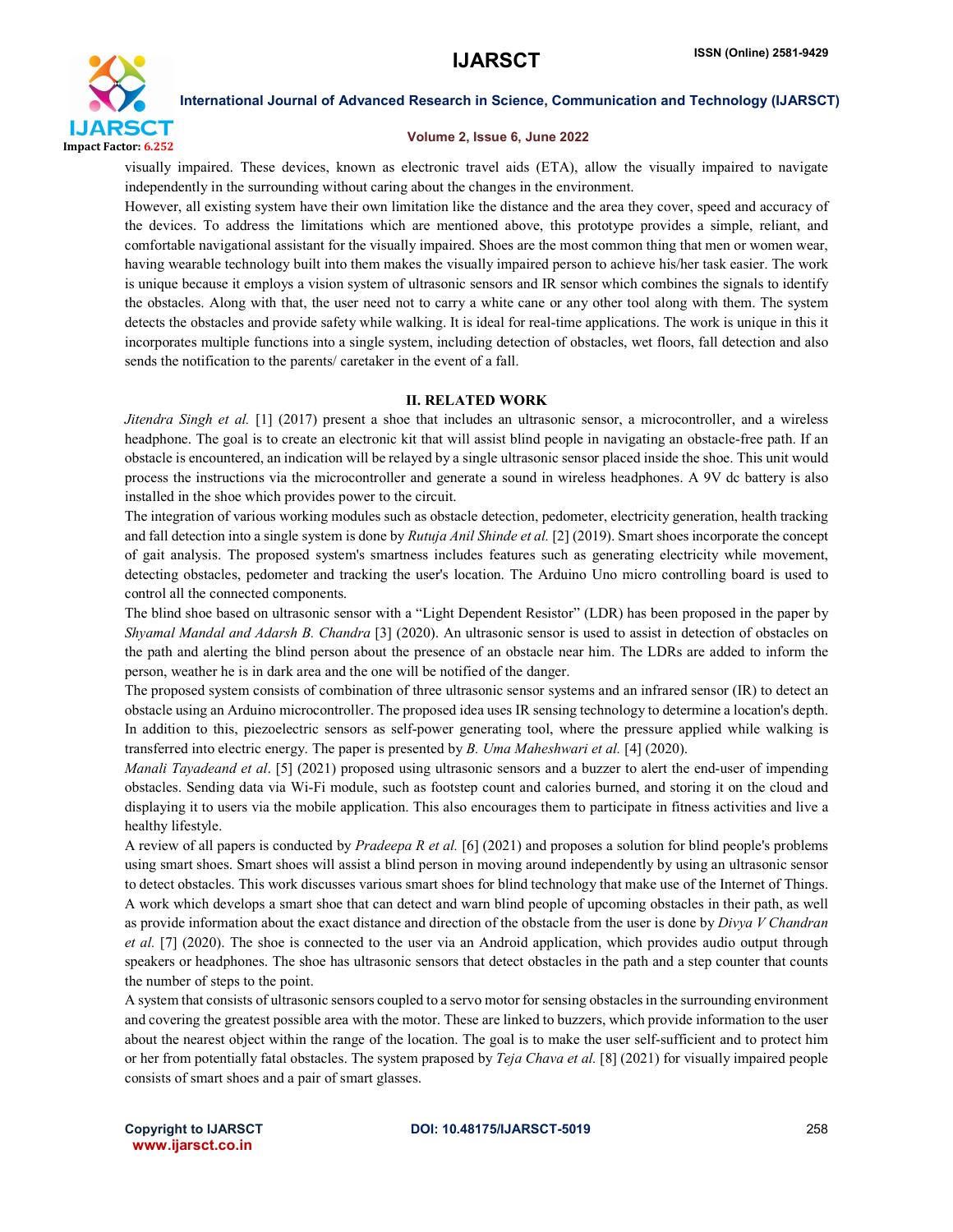

# Volume 2, Issue 6, June 2022

*Roy Abi Zeid Daou et al.* [9] (2020) proposed a system which has four important functionalities: obstacle detection, patient fall detection, wet floor detection, and along with that a android application has been developed. The alerting system is divided into two modules: embedded alarm within the shoes (vibratory circuit and audible sound file) and android application which gives the notification. All the modules are integrated with the hardware components, software components, protocols for communication and required tools for communication among them.

Proposed system consists of a microcontroller, sensor which is ultrasonic sensor, a smart phone for the GPS Module, a vibration motor, and a Zigbee unit. These are intended to provide human detection, object detection, and real-time assistance which was introduced by *Kumara B A et al.* [10]. This ETA (Electronic Travel Aid) is attached to the shoes. When an object comes near the shoes or a person approach, the person gets alerts by vibratory circuit and speakers or through the head phones with a voice command, with the help of a custom phone application. The main criterion here is power supply. The shoes are equipped with a self-power generation unit, so there is no need for a power backup.

# III. WORKING PRINCIPLE

The following are some of the important sections of the proposed model:

- Sensors
- Controlling unit
- Output section
- Power supply

Sensors- The proposed system includes ultrasonic sensors, IR sensor, water sensor and fall detection (MPU6050) sensor. The ultrasonic sensors and IR Sensor detects the obstacle present within 50cm. The water sensor detects the slippery floor and water bodies outdoor. The fall detection sensor detects if the person has fallen down.

Power supply- A DC power supply of 9V is used in Smart shoes for supplying power to the sensors and circuits.

Controlling unit- Arduino Uno, Arduino Nano and Node MCU are the controlling units used in this work. Arduino boards are used in this system as they are inexpensive, assembly of the boards are easy and can run on various operating systems. Node MCU is used to build communication with the telegram bot.

Output section- It consist of buzzer, speaker and vibration motor as the output devices in the work. Telegram bot has been created to notify the parent/caretaker about the fall of the visually impaired person.

There are three main modules in this model:

- Object detection
- Water detection
- Fall detection

# 3.1 Object Detection

As shown in the Fig. 3, three ultrasonic sensors, one IR sensor, one buzzer, one vibrator motor, one speaker and power supply are linked together using an Arduino Uno. In Fig.1, the ultrasonic sensor operates on the principle that it consists of two parts: a transmitter and a receiver. At regular intervals, the ultrasonic sensor sends out sound waves. These travel through the air medium at the speed of sound. If the wave strike on an object, the pulses are reflected back to the receiver as echoes.

An Arduino Uno is typically used to communicate with the ultrasonic sensors. To measuring the distance between the object and the sensor, trigger signals are sent by Arduino to the ultrasonic sensor, which has a duty cycle of 10 microseconds for the sensor in use. When triggered, the ultrasonic sensor produces 8 acoustic wave bursts and the timer starts. The timer stops, when the reflected signal is received. The sensors produce a high pulse with the exact duration as the time difference between the transmitted and received ultrasonic bursts. Arduino converts the time signal into the distance measurement.

To improve system efficiency, three ultrasonic sensors are deployed. If the object is in different directions, the use of a single ultrasonic sensor does not reflect the pulse. As a result, combining three ultrasonic sensors with the Arduino yields the best results. The three sensors operate in a linear fashion but not simultaneously. The first ultrasonic sensor will look for any objects, and if none are found, the second ultrasonic sensor will take over, and so on. The assigned distance is 50cm, so if an object is detected within this range, the buzzer will begin buzzing, vibrator motor vibrates.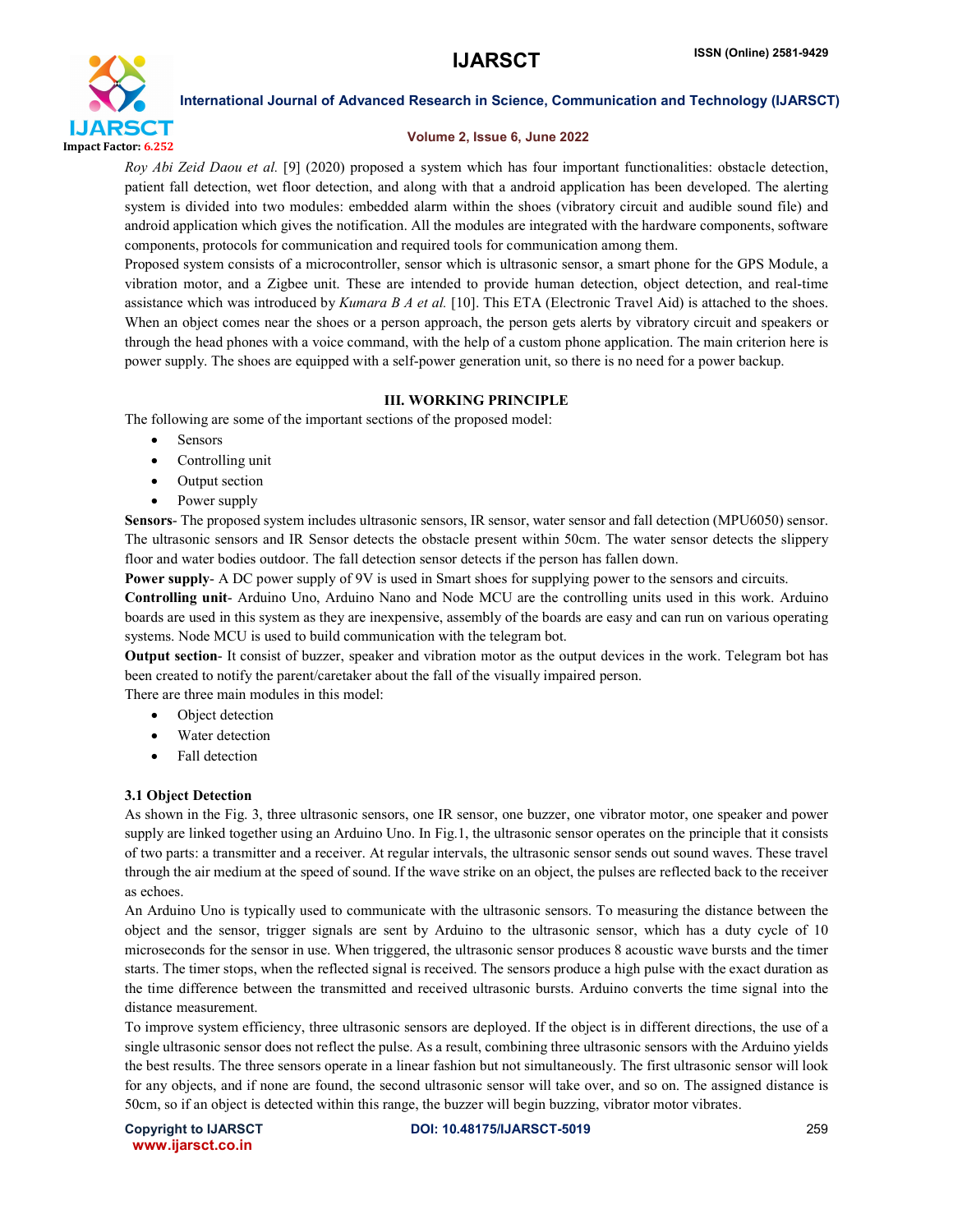

# Volume 2, Issue 6, June 2022

In Fig. 2, An Infrared sensor (IR) is a sensor that emits infrared light to detect objects around it. They operate on the fundamental principle of light reflection. The IR light is emitted by the IR transmitter, and when it hits a surface and bounces back, the photodiode detects the IR Light, letting sensors know there is an object in front of them. Whenever an object appears in front of the sensor, a corresponding voice command is played through the speakers.



Fig. 3: Obstacle detection block diagram

# 3.2 Water Detection

As in Fig. 4, presence of water can be detected using the water sensor. Sensor consists of a sequence of ten exposed copper traces, where five of the traces are power traces, while the other five are sense traces. These traces are placed in parallel so that every two power traces have a sense trace in between them. These traces are not connected until they are underwater and until they are united by water. The traces serve as variable resistance, with resistance that fluctuates with water level.

As shown in Fig. 5 whenever the water is detected by the water sensor, the analogy data from the sensor is translated into digital data with the help of Arduino nano microcontroller. The alert is given to the visually impaired with the help of speakers. A preinstalled audio message will be played through the speakers.



Copyright to IJARSCT **DOI: 10.48175/IJARSCT-5019** 260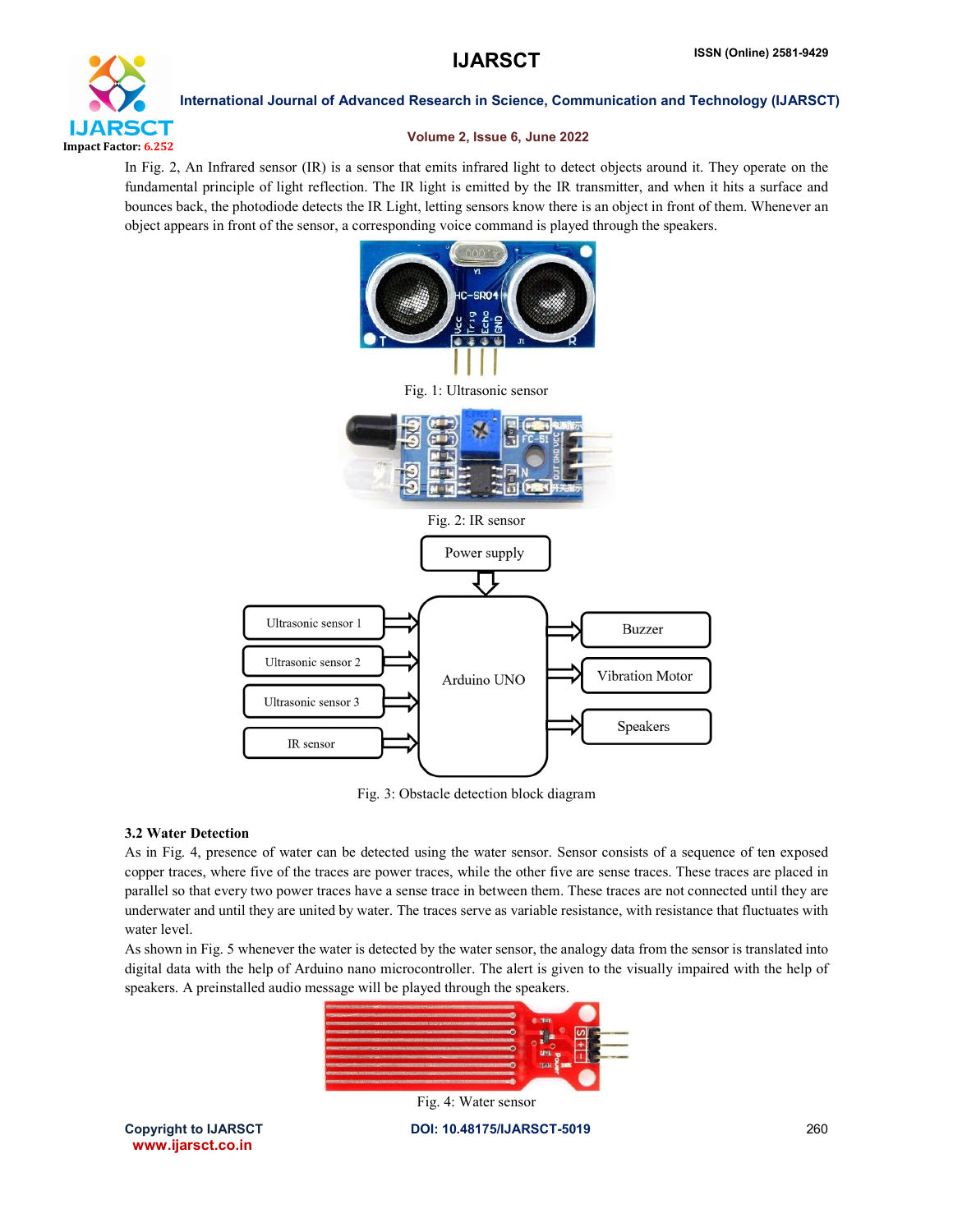

### Volume 2, Issue 6, June 2022



Fig. 5: Water detection block diagram

# 3.3 Fall Detection

As shown in the Fig. 6, MPU6050 sensor is used to detect the fall. A combination of an accelerometer and gyroscope are included within MPU6050 sensor module. The accelerometer provides information about the angular parameters such as the X, Y, and Z-axis data, while the gyroscope determines the orientation. The comparison between the acceleration magnitude and the threshold value is done to detect a fall. When a fall is detected by the model an alert message is sent to the concerned person with the help of Node MCU microcontroller. The Node MCU ESP8266 is used as a microcontroller and Wi-Fi module in this project to connect with the Telegram bot as shown in Fig. 7.



Fig. 7: Fall detection block diagram

## IV. RESULTS

As shown in the Fig. 8, all the sensors are placed inside the shoes. One ultrasonic sensor and the IR sensor is place at the front and corresponding two ultrasonic sensors are placed at right side and the back side of the shoes. Speakers, vibrators and buzzers are also placed within the shoes. The proposed model gets power supply by the 9V battery.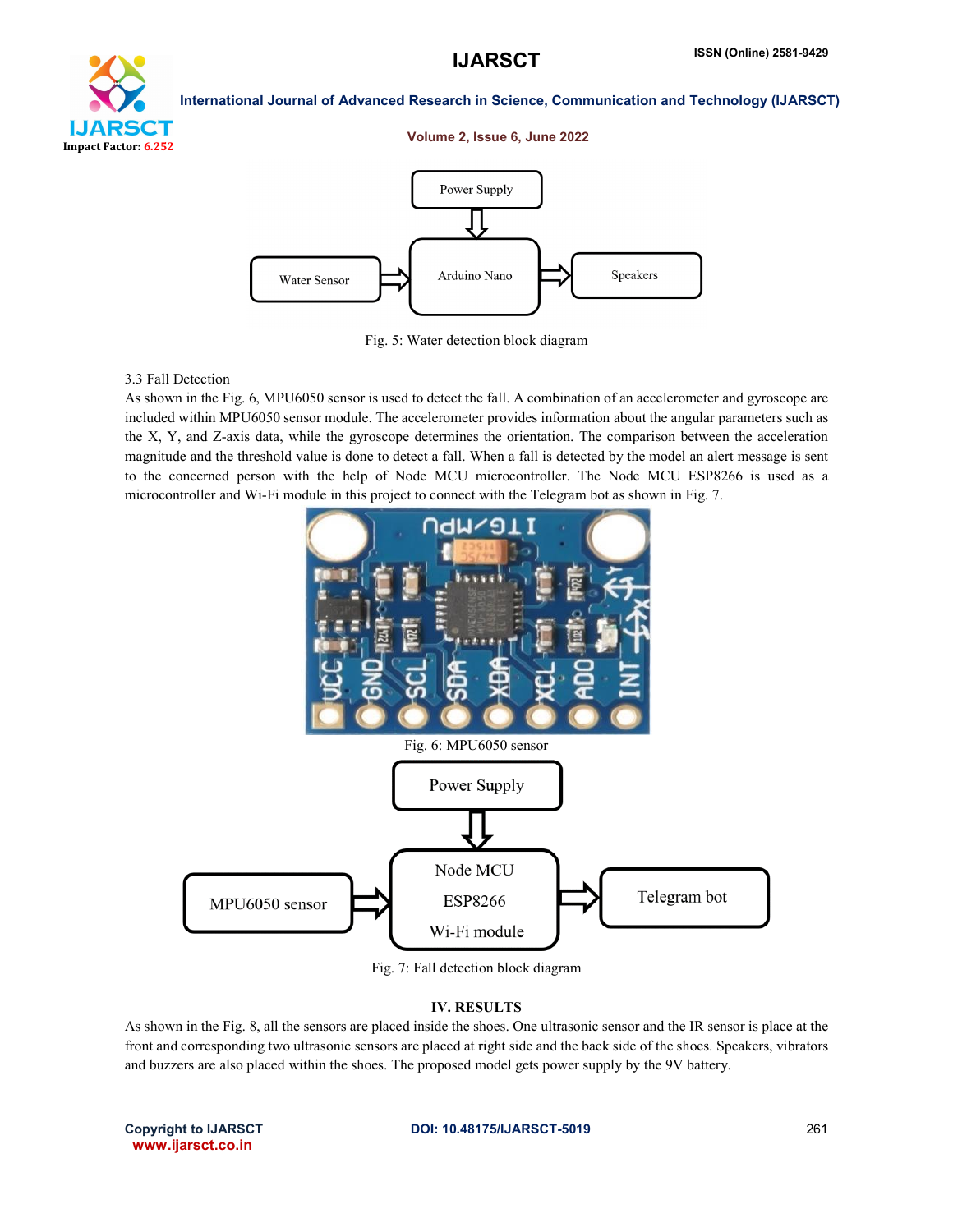

| CENT<br>Fig. 8: Overall implemented system in the shoes |  |
|---------------------------------------------------------|--|
| Smart_shoebot<br>S<br>bot                               |  |
| May 27                                                  |  |
| Bot started up 3:25 PM                                  |  |
| Fall detected!! Take immediate action<br>3:27 PM        |  |
| Bot started up 3:29 PM                                  |  |
| Fall detected!! Take immediate action                   |  |

### Volume 2, Issue 6, June 2022

Fall detected!! Take immediate action

 $3:29$  PM

 $3:30 Pb$ 

The MPU6050 sensor is placed in another shoe for fall detection and the controlling unit is Node MCU. Node MCU is an open-source Lua-based firmware and development board which is mainly designed for Internet of Things (IoT) applications. It comprises firmware based on the ESP8266 Wi-Fi SoC from Espressif Systems, as well as hardware based on the ESP-12 module. Whenever fall has been detected, an alert message is sent to the Telegram Bot of the corresponding parent or caretaker through the internet as shown in the Fig. 9. The shoes should be connected to the internet always. The speed of the message sent to the parent or caretaker is depended on the internet speed.

# V. CONCLUSION

The proposed work is a solution which is based on embedded system that combines hardware and software to provide a technical aid. This technology is used for blind and people with visual impairment for obstacle detection, slippery floors and detects the fall of the person and send an alert message to the concerned person. Finally, it was able to create a lowcost, standalone, and electrically safe smart shoes for people with visual impairment and for blind which give assistant in the event of falls and prevents unwanted collisions. Furthermore, testing this prototype on a larger population to identify all system issues in order to improve performance in future versions is of great interest.

# ACKNOWLEDGEMENT

I thank my guide Hemanth Kumar for his unwavering support and kind words of encouragement. I owe him my gratitude for his invaluable contributions to the development of my project and for providing all the necessary facilities on schedule.

# **REFERENCES**

- [1]. "Smart shoes: assistive shoes for the visually impaired people" system praposed by Mr. Jitendra Singh, Ajay Yadav, Ajay Prajapat, Adhiraj Singh and Hemant Chohan (IJSRD/Vol. 5/Issue 02/2017/389).
- [2]. "Smart shoes: walking towards a better future" system praposed by Miss. Rutuja Anil Shinde, Dr. B. A. T. University,Dr. S. L. Nalbalwar and Dr. Sachin Singh (ISSN: 2278-0181IJERTV8IS070167 Vol. 8 Issue 07, July-2019).

Fig. 9: Fall message in Telegram bot